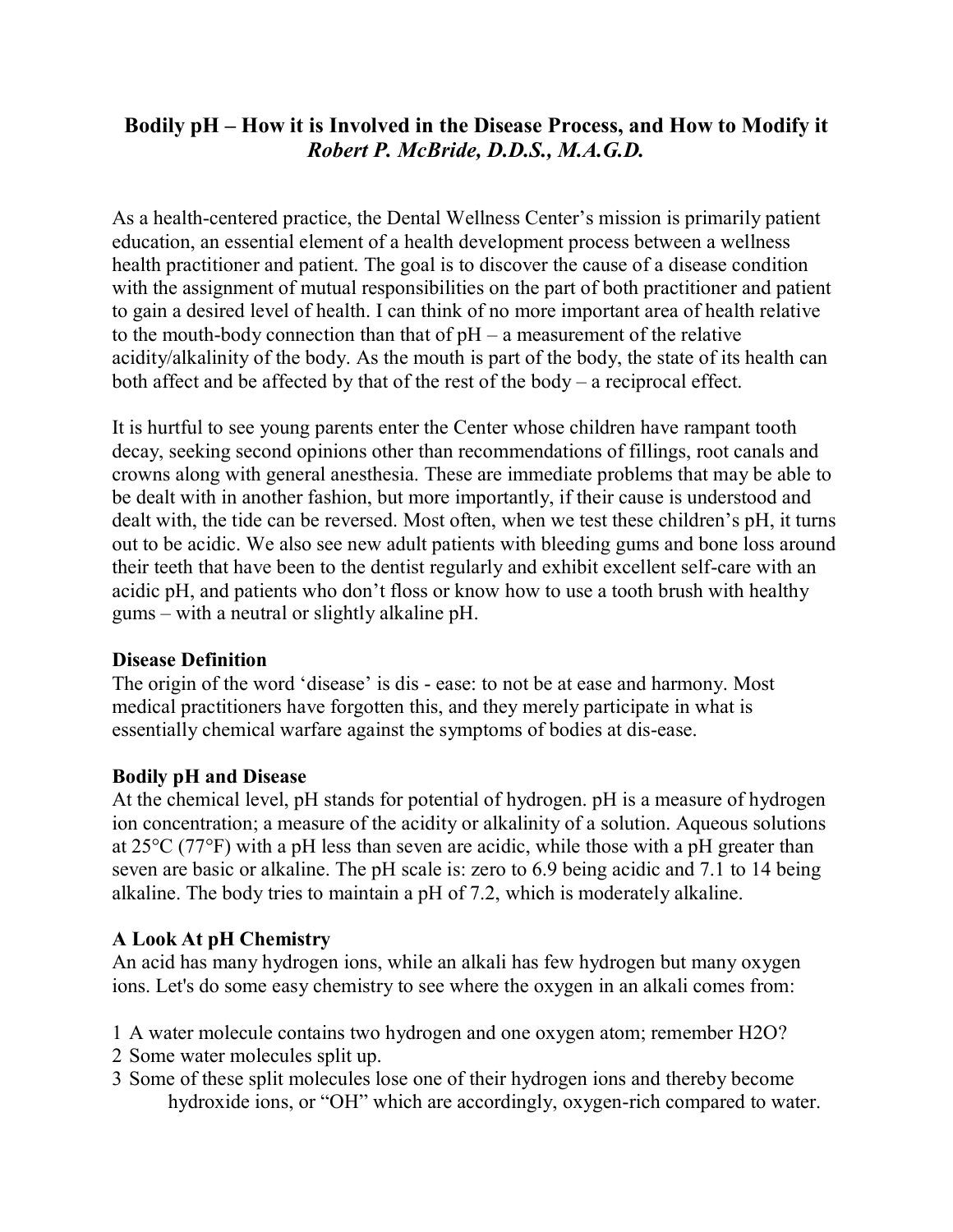- 4 The hydrogen ions that they lose unite with other water molecules to form hydrogen ions, or H3O, which are accordingly hydrogen-rich and oxygen-deprived.
- 5 An alkali has lost many hydrogen ions and therefore contains a lot of oxygen-rich hydroxide (step 3 above). Mix it with your blood, and your blood will also contain a lot of oxygen-rich hydroxide.
- 6 An acid has gained hydrogen ions that it wants to donate (step 4 above). Mix it with your blood and your blood becomes a hydrogen-rich oxygen-deprived acid.

## **We're mostly Water**

Seventy percent of the human body consists of water, which makes it especially sensitive to the balance between hydrogen and hydroxide ions in your food and drinks. You can therefore bring about large shifts in your body's acid or alkaline levels through your choices of which foods to consume.

### **Hyperemia -> Hypoxia ->Acidosis**

Hyperemia is a condition wherein the arterial blood is low in oxygen; therefore insufficient oxygen is distributed into the tissue cells, causing hypoxia (tissue oxygen deficiency), leading to bodily acidosis (low bodily pH) and inflammation. With the low amounts of oxygen that are seen with extreme acidosis, cells must use fermentation for energy in lieu of oxygen, and this transforms healthy cells into cancer cells. The transition into cells that live from energy that is derived from fermentation is actually part of a survival response. Whenever there is oxygen depletion, there may be an excess of cancer cells that may form into tumors. This cancer is no disease in itself, but merely a troubling symptom that the body's immune system can no longer regulate itself because external forces have overwhelmed it. The cause may be vitamin and mineral depletion, illnesses, extreme stress, chemical carcinogens, unhealthy (chemically altered) fats and oils, or a lack of omega-3 oils, pharmaceuticals, or lack of sleep or not enough oxygen during sleep (Sleep Disordered Breathing). Diet usually plays a huge role in making a person acidic as well, and therefore oxygen depletion; especially the synthesized food products that are ironically marketed as healthy alternatives to natural fats and oils.

#### **Acidosis and our Immune System**

Acidosis is now being shown to be related to an over-taxed immune system, for it is known that in sickness, the human body is always acidic. The orthodox establishment considers acidosis to be a symptom of whatever disease happens to be present, instead of considering that acidosis could be the root cause of multiple disease states. The utter lack of success in curing cancers may be due in part to a fundamental misunderstanding of these relationships.

#### **Acidosis and Inflammation**

Acidosis is related to inflammation, which is a natural protective response by the body. It can be beneficial in some instances as with a cut finger - the inflammatory process helps to block harmful microorganisms and repair the wound - but lasting inflammation can be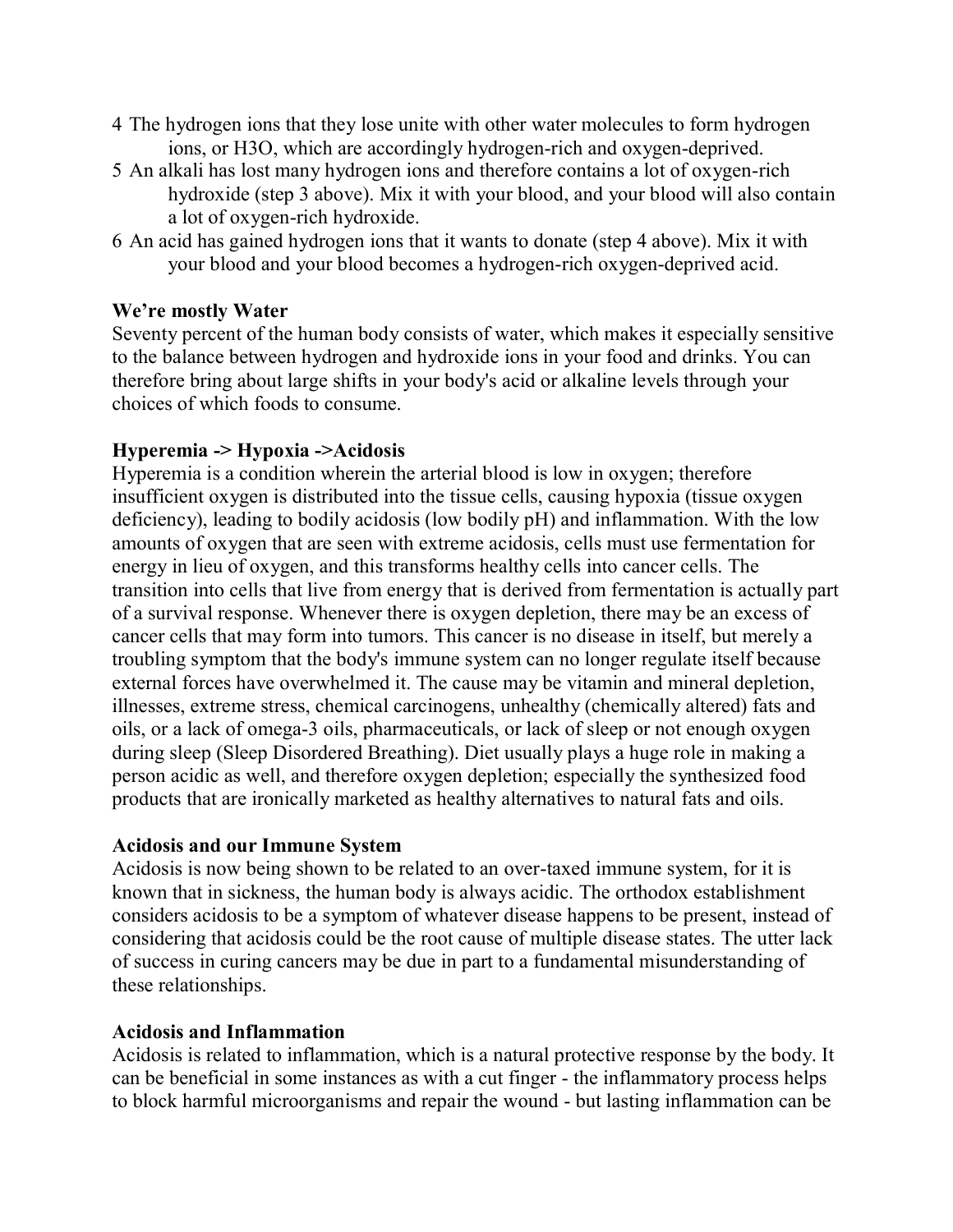very harmful to the body. Chronic inflammation produces continual free radicals that can potentially damage DNA, speeding the aging process and contributing to disease.

### **pH and Bodily Healing**

Unless the body's pH level is slightly alkaline, the body cannot heal itself. You cannot improve your oral or general health until pH levels are above 7. Most all drugs and medications (over the counter & prescription) are toxic and can cause the pH to be acidic as well. Acid decreases the body's ability to repair damaged cells, decreases the ability to get rid of heavy metals and it makes the body more susceptible to fatigue and illness. Everything pivots on a balanced pH. When bodily pH drops, enzymes are deactivated, digestion is interrupted; vital nutrients are not effectively assimilated. Disease cannot survive in an alkaline state; however, in a low oxygen/low pH (acidic) state, viruses, bacteria, yeast, mold, fungus, Candida and Cancer cells all thrive.

### **Nobel Prize Winner – Dr. Otto Warburg**

Dr. Otto Warburg, winner of the Nobel Prize in 1931, discovered that cancer cells are not fueled by oxygen as normal cells are. The high levels of oxygen that are found in healthy, alkaline bodies are toxic to cancers. He found that cancers get their energy from sugars and a process of fermentation in acidic environments. He proved empirically the relationship between cancers, acidic body pH, and cellular oxygen starvation. His findings demonstrated that cancers are merely a symptom of acidosis, and therefore it is impossible to truly cure any cancer without first curing the underlying acidosis (an excessively acid condition of the body fluids or tissues).

## **Another Nobel Prize Winner – Dr. Christian Bohr (pH and Carbon Dioxide)**

Hypercapnia refers to excessive carbon dioxide (CO2) in the bloodstream, typically caused by inadequate respiration. An increase in CO2 is linked with pH decrease. This is because when there is an increase of CO2 in cells, there is also an increase of H+ ions, which is the reason for the pH decrease (more acidic). When the question is asked as to what happens when there is a CO2 increase or a pH decrease, they're both asking the same thing. It means that there is CO2 buildup and hemoglobin is going to "dump" more O2 to offset that acidity. The **Bohr Effect** is a physiological phenomenon first described in 1904 by the Danish physiologist **Christian Bohr**, stating that hemoglobin's oxygen binding affinity is inversely related both to acidity and to the concentration of carbon dioxide. Since carbon dioxide reacts with water to form carbonic acid, an increase in CO2 results in a decrease in blood pH, resulting in hemoglobin proteins releasing their load of oxygen. Conversely, a decrease in carbon dioxide provokes an increase in pH, which results in hemoglobin picking up more oxygen.

If a body is made too acidic by factors such as diet, toxins, and inadequate respiration, then things no longer work as they are supposed to. Excessive acidity impairs the immune system which is the core of life itself. When the immune system is compromised, the body loses its ability to alkalize itself, and then the body loses its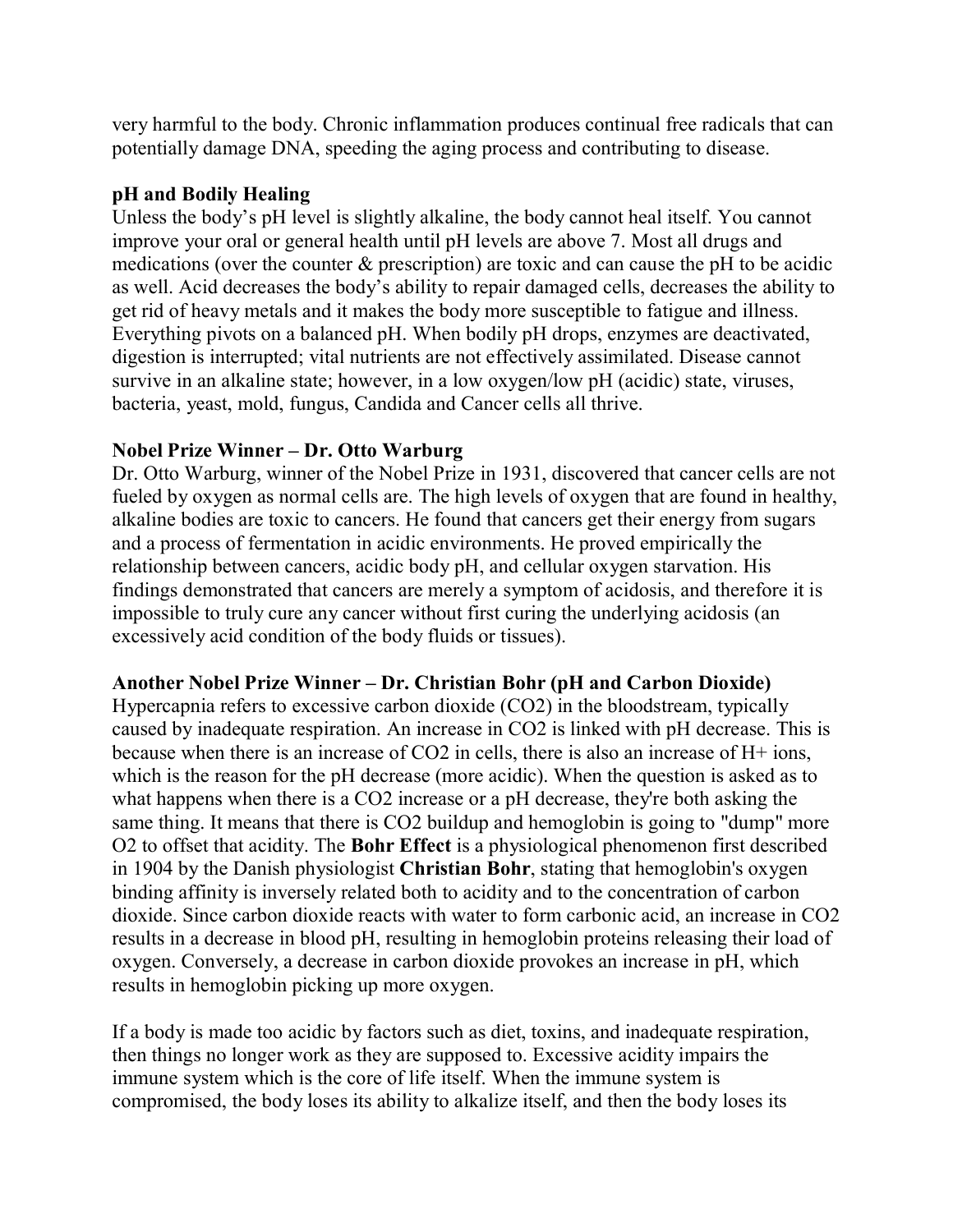ability to absorb oxygen effectively.

## **Advantages of an Oxygen-Rich Alkaline Body**

- All living cells need oxygen to survive. We all understand this. During a stroke when the brain's oxygen supply is cut off, brain cells die. A heart attack occurs when the heart's blood and oxygen supply is cut off and the heart muscles die. An alkaline body, therefore, facilitates the healthy life of all its cells while an acidic body starves its cells of this life-giving element. This means that cells live longer and perform their functions better when lots of oxygen is available.
- Oxygen is required for the burning of material throughout the body that would otherwise be stored, a process that is called metabolism. This burning process also supplies your body with its energy and heat. An alkaline body, therefore, is not only clear of piles of stored fats and toxins, but is more energetic and warmer too.
- While the brain constitutes about two per cent of your body's weight, it uses 20 per cent of its oxygen and 25 per cent of its energy that is generated by oxygen. An alkaline body can, therefore, drive a more powerful brain.
- Without exaggeration, a lack of oxygen is responsible for almost all diseases. Many bacteria and fungi flourish in oxygen-starved environments; just think of the moldy food which you hopefully purge from your fridge and pantry regularly. As mentioned, Dr. Otto Heinrich Warburg won a Nobel Prize for proving that cancer was caused by a lack of oxygen in cells, which force them to meet their energy needs through fermentation. Hypertension often occurs when red blood cells are damaged due to low oxygen, which depletes them of the substance that they normally release to relax blood vessels. In fact, to destroy harmful organisms and flush them from cells, the immune system needs a significant amount of oxygen too.
- Nutrients from food cannot provide your body with any benefits until they combine with oxygen in cells. There is, thus, absolutely no bodily function that does not benefit from copious amounts of oxygen. In other words, in an acidic body, calcium does a poor job of developing bone, protein struggles to grow muscle, omega 3 essential fatty acids cannot improve concentration and cognition, iron cannot build red blood cells, and so on.

Therefore, feeding your body with an abundance of oxygen through an alkaline lifestyle is one of the biggest contributions you can make to your health.

## **Causes of a Low pH:**

There are several intertwining factors that singularly and collectively lower one's pH, including:

- Extreme stress
- Environmental toxins chemical carcinogens in food, air and water
- Pharmaceuticals most drugs and medications (over the counter  $\&$  prescription) are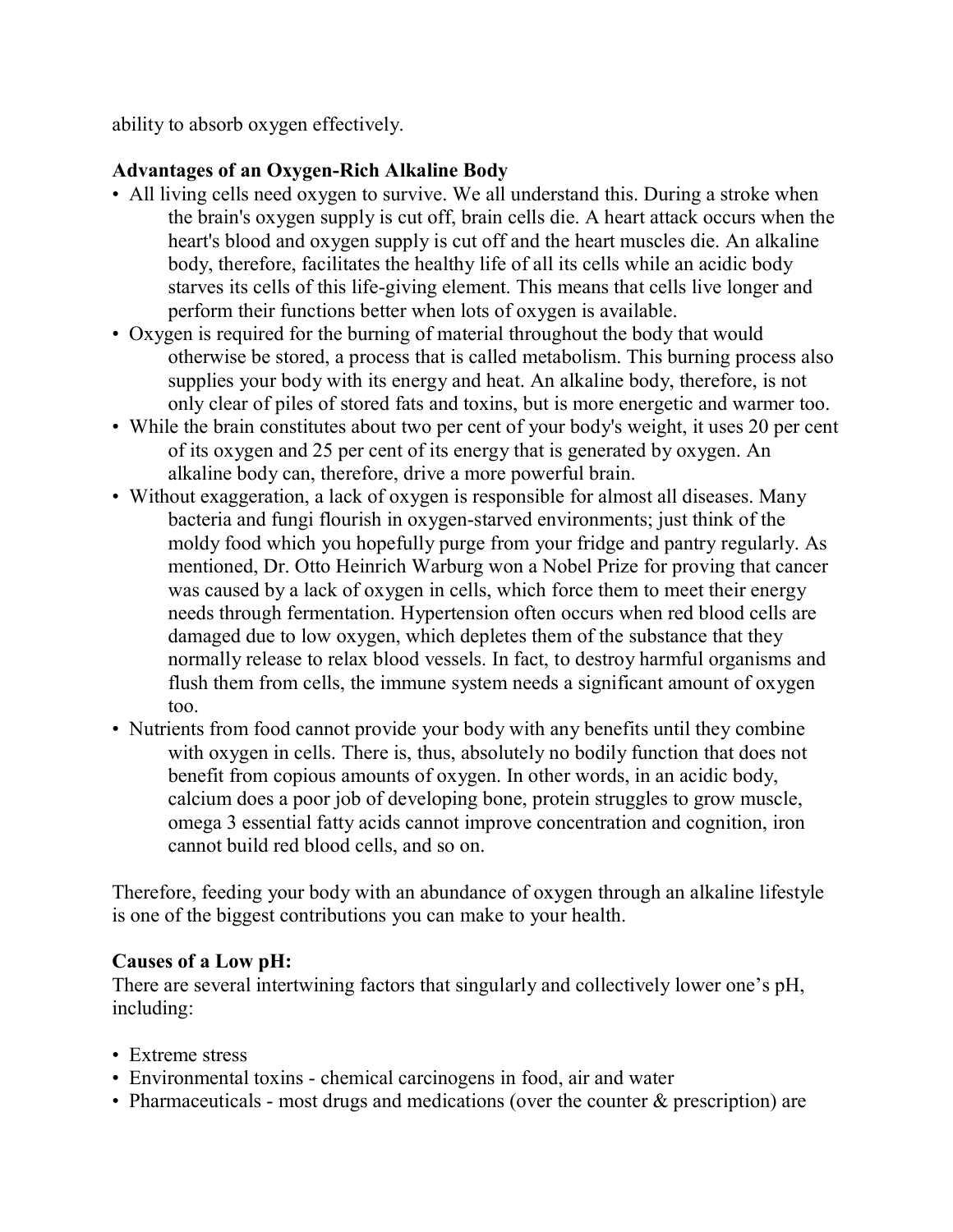toxic and can cause the pH to be acidic

- Lack of enough sleep
- Sleep Disordered Breathing, such as Obstructive Sleep Apnea
- Lack of enough exercise
- Nutritional factors:
	- o Vitamin and mineral depletion food isn't what it used to be.
	- o Unhealthy (chemically altered) fats and oils lots in today's junk foods.
	- o Lack of omega-3 oils
	- o Eating too many foods that leave an acid ash; Alkaline ash is the residue left in your body when it has digested alkaline foods. Your body excretes this ash residue in your urine. Acidic foods, on the other hand, create acid ash, which can adversely affect your health. The acid-ash diet hypothesis of osteoporosis suggests that acid from the modern diet causes a demineralization of the skeleton, and mobilized bone calcium is excreted. This can leave insufficient minerals in the alkaline reserve. The body will try to raise the pH by using the minerals in the alkaline reserve, mainly sodium from the stomach and calcium from the bones, as well as potassium, magnesium and iron. This is the cause of Osteoporosis and a number of other diseases. Acids buildup in the cells, causing pain, which may be diagnosed as Arthritis, Fibromyalgia, MS, Lupus, etc. An acidic diet creates an acidic oxygen-starved body, and an acidic oxygen starved body suffers from the symptoms listed above.
	- o Synthesized food products that are ironically marketed as healthy alternatives to natural fats and oils.
	- o Slow Intestinal Transit Time from acidic foods that cause constipation that leave toxins accumulating in the colon or any process that deprives the cells of oxygen and other nutrients, including essential minerals, as with #4 above.

#### **Tooth Decay and Gum Disease**

These two diseases are still running rampant in spite of an emphasis in prevention within the past several decades. Although proper brushing and flossing is important, the state of one's pH can directly affect the oral environment along with that of our systemic health. Bacteria that are involved in both tooth decay and gum disease thrive within a low oral pH, and a low bodily pH, and as indicated results in the loss of bone calcium resulting in osteoporosis in general and specifically the bone around the teeth - a "double whammy." As the essential bodily minerals escape, the body will try to balance itself through demineralizing the bone and tooth enamel.

This is the beginning process of tooth decay, as well as the loss of bone around the teeth in gum (periodontal) disease and is the first sign of osteoporosis. Before I understood this bit of body chemistry, I was confused as to why some patients who exhibited excellent daily oral hygiene had bleeding gums and bone loss, while others who showed poor oral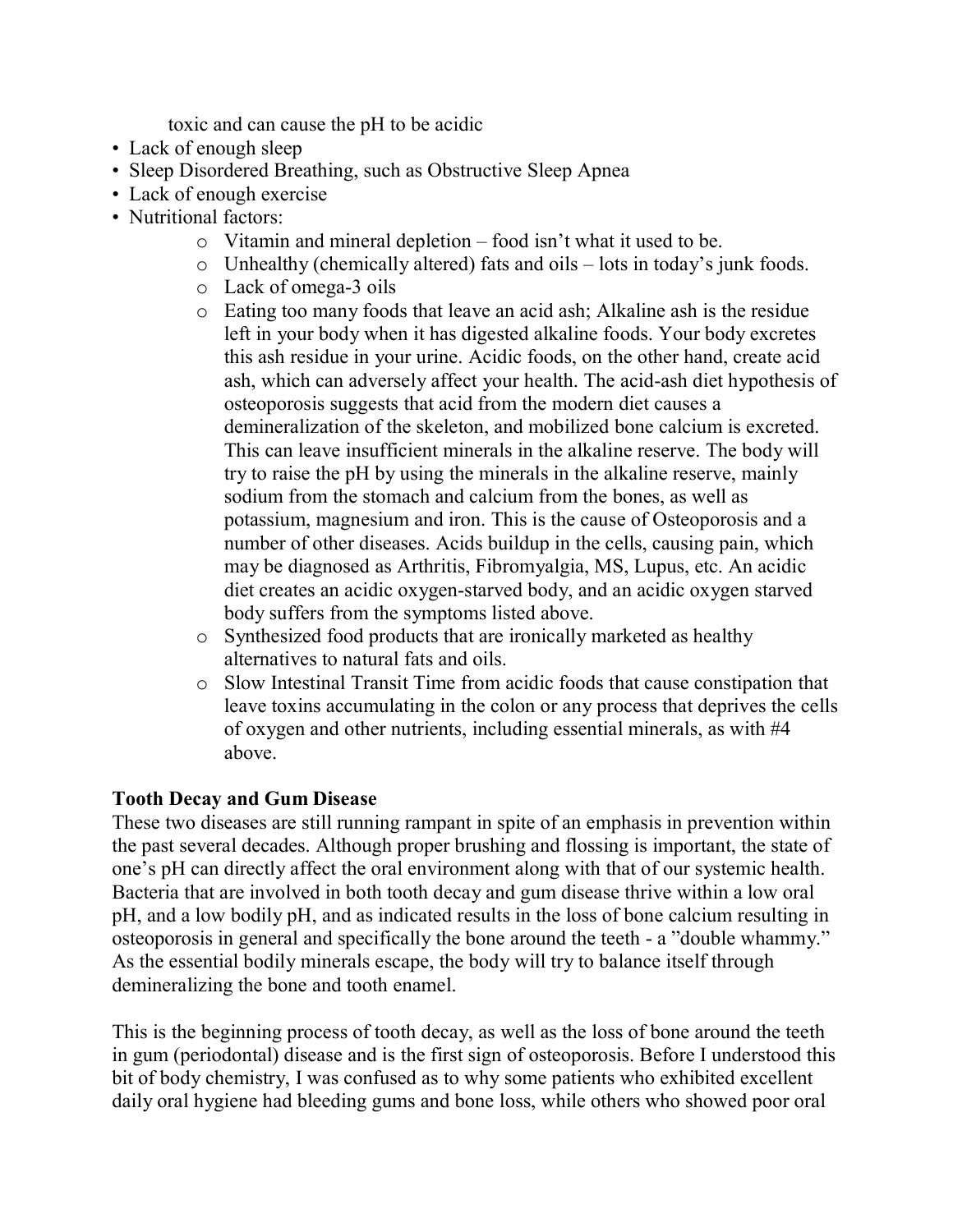hygiene had no gum bleeding or periodontal pockets. So, as important it is to have good oral hygiene, the actual underlying cause of periodontal disease is systemic and related to conditions seen in all degenerative diseases. The disease cycle: *Acidemia -> excess free calcium ->inflammation -> gum and bone breakdown-> release of free radicals causing -> more inflammation, perpetuating the cycle.*

## **Nutritional Suggestions**

- At least 80 per cent of your food should be alkaline or neutral. Alkaline and neutral food include all green and leafy vegetables, all yellow/orange vegetables including asparagus, cabbage, peas, spinach, turnips, carrots, garlic, kale, celery, and potatoes, as well as almost all fruit, most nuts, and almost all seeds. Some alkaline fruits are lemons, limes, avocados, tomatoes and grapefruit. Almonds, pumpkin seeds, sesame seeds, flax, spelt and lentils are examples of alkaline grains, nuts and seeds. Alkaline oils include flax, avocado and olive. Consuming pure water and herbal teas contributes to an alkaline environment.
- Pulses (edible seeds of plants in the legume family) are acceptable because they are only slightly acidic. Most whole grains are a bit more acidic than pulses, so should be eaten in moderation. Limit your intake of red meat, fish, chicken, eggs, dairy, and avoid all breads and cakes that contain refined carbohydrates and sugar.
- Eat nuts or lightly pan fried kale leaves to replace crisps. Use pure cacao instead of chocolate. Bake your own bread with baking soda, baking powder and whole grains, rather than the yeast and refined flour-based breads you used to buy. Replace rolls with vegetable leaf wraps. Replace white pasta and rice with whole grain pasta and brown rice or quinoa. Use stevia or dried fruit instead of sugar. Use herbs or lemon juice instead of acidic condiments like tomato sauce and vinegar. Nut butters and pressed olive oil are healthier than margarine, with all its hydrogenated oil.
- Most of your beverages should be alkaline or neutral. Buy an alkalizer/ionizer to filter the acids from your tap water. Pure unsweetened orange, watermelon, apple, mango, peach, pear, and grape juices are good alkalis. So are green vegetable juices or smoothies. Avoid acids like milk, coffee, tea, hot chocolate, sodas, and alcoholic drinks.
- Replace cow milk with almond milk. Replace tea with green tea or other herbal teas. Use water or juice in your smoothies instead of milk.
- Consider a mineral supplement that contains the alkaline minerals calcium, potassium, and magnesium. Alternatively, opt for a green powder, which is also strongly alkaline. The least effective but cheapest option is to add a pinch of baking soda to each glass of water you drink.
- Drink around eight glasses of water per day so you can remain hydrated, sweat out waste material, and give your kidneys enough water to filter waste material out of your body.
- Buy an alkaline test kit and test your pH level once or twice a week to ensure you remain on track. If the pH in your urine is below 6.5 and in your saliva below 7.0,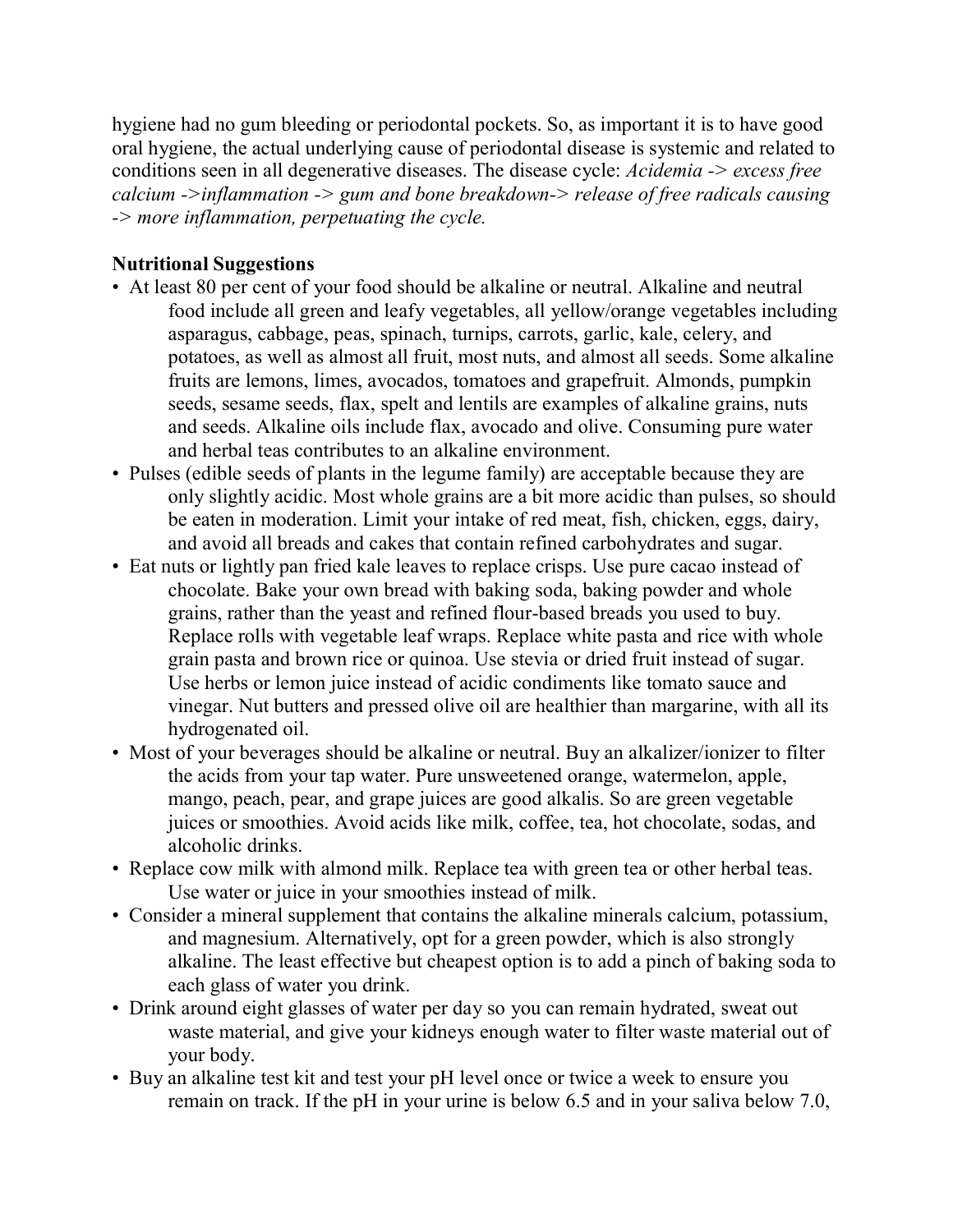it means your body is struggling too much to keep up its required 7.2 pH.

- Quality nutritional supplementation, such as Seven Point 2.
- Start slowly and set realistic goals that are achievable. If you change your diet too suddenly, you may decide to abandon it before you develop a liking for the new food.

HART D. **High Alkaline lonized Water** Raw Spinach **Raw Brocolli Artichokes** 0 **Brussel Sprouts Red Cabbage Raw Cellery Consume Freely** Cauliflower **Potato Skins** Carrots **Raw is Best Alfalfa Grass** Cucumbers Collards Lemons & Limes Seaweeds Asparagus Olive Oil Most Lettuce **Borage Oil** Raw Zucchini **Sweet Potato Raw Peas Alkaline Sprouted Grains Raw Eggplant** Alfalfa Sprouts 9.0 **Raw Green Beans Rlueberries Pears** Mangoes Papayas Figs & Dates рH Tangerines Melons Kiwi Grapes Apples Almonds Avocados Tomatoes Fresh Corn Mushrooms Most foods Turnip<br>Bell Peppers Olives<br>Radish Soybeans<br>Rhubarb 8.0 get more acidic Pineapple<br>Wild Rice Cherries Millet when cooked Strawberries Apricots Honeydew<br>Grapefruit Canteloupe Peaches Oranges Bananas Butter, fresh, unsalt **Neutral pH Most Tap Water** Cream, fresh, raw Milk, raw cow's Municipalities adjust tap water to be +/- 7.0 Optimum pH Margarine Optimum pH for HUMAN BLOOD is 7.365 for HUMAN BLOOD Oils, except Olive Milk, Yogurt<br>Most Grains Fruit Juices<br>Soy Milk, Goat's Milk Cooked Spinach<br>Coconut Eggs<br>Kidney Beans<br>Processed Juices<br>Brown Rice Fish Tea  $6.0$ Lima Beans Plums **Rye Bread** Spelt Rice & Almond Mill It takes 20 parts Cocoa **Sprouted Wheat Bread**<br>Oysters Oats<br>Cold Water Fish Liver<br>Salmon, Tuna of ALKALINITY to neutralize **Cooked Beans** Chicken & Turkey 1 part ACIDITY Beer White Rice Sugar **Canned Fruit** in the body Potatoes w/o Skins **Pinto Beans** Navy Beans  $5.0$ Garbanzos **Black Beans** Lentils Butter, salted **Rice Cakes Cooked Corn Wheat Bran** Rhubarb Molasses **Acidic Distilled & Purified Water Most Bottled Water Reverse Osmosis Water** pН & Sports Drinks Coffee **White Bread** 4.0 **Blackberries** Pistachios Beef Cranberries Prunes **Sweetened Fruit Juices** Wheat Most Nuts Tomato Sauce Popcorn Peanuts Consume sparingly Wine Pork Lamb or never Shellfish Pastries Cheese  $3.0$ **Goat Cheese** Soda **Black Tea** Pasta Pickles **Stress** Worry Lack of Sleep Overwork **Tobacco Smoke** Chocolate Vinegar Sweet'N Low Equal Aspartame Processed Food NutraSweet Microwaved Foods  $2.3$ Colas! (Off the Chart)

This chart can help you get a quick start at the grocery store.